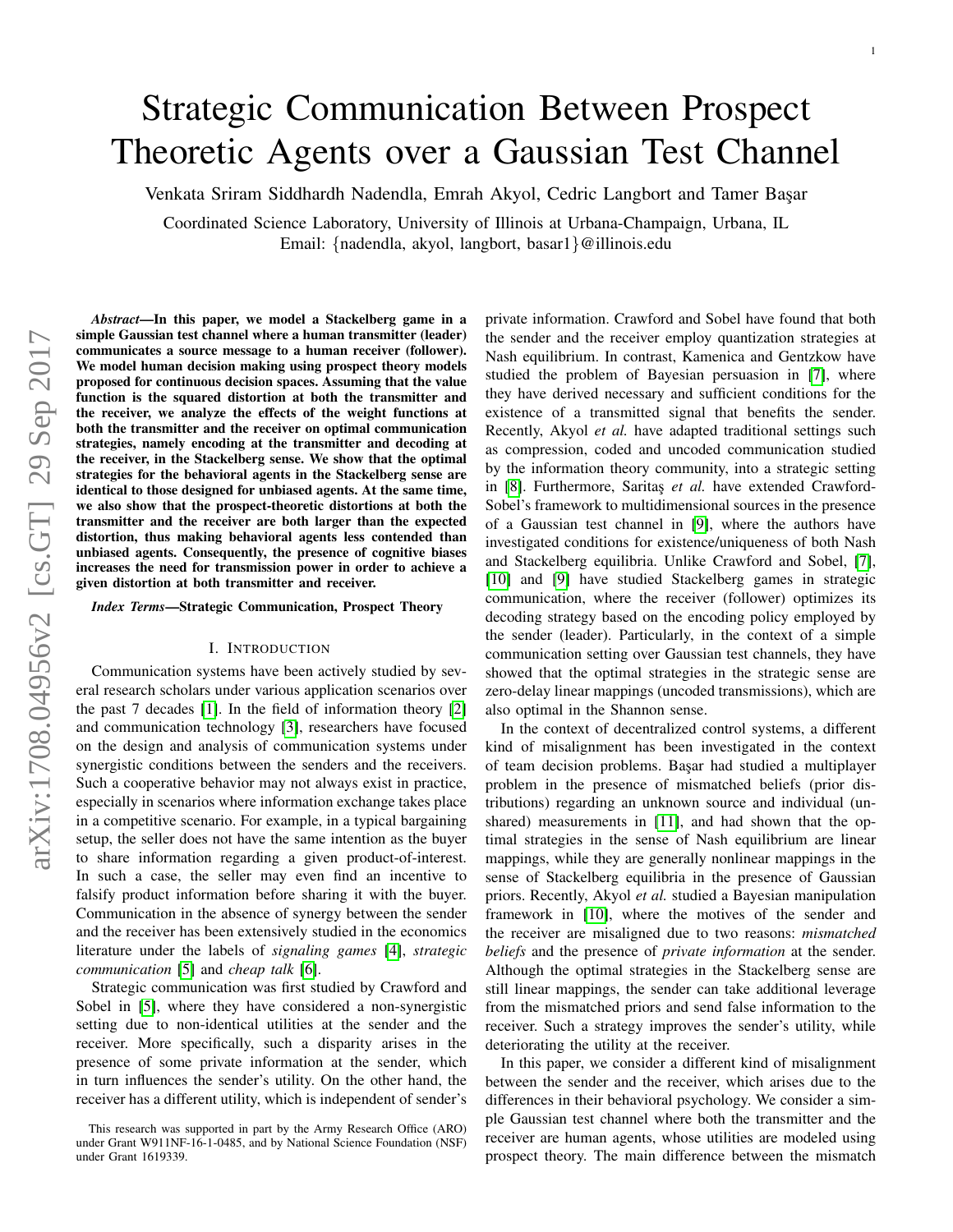models studied in the past and our current model is that the cognitive biases of the behavioral agents also distort the channel's transition probability distributions, along with the source distributions. In this paper, we focus on the nonlinear reaction to probabilities by human agents, which is wellcaptured by weighting functions in prospect theory models [\[12\]](#page-5-11)–[\[15\]](#page-5-12). We show that the transmitter can no longer take leverage from the behavioral mismatch, since the optimal strategies at the transmitter and the receiver are identical to that of an unbiased agent. At the same time, we also show that this behavioral mismatch has a positive impact on the agent's distortion functions, making them more satisfied than the case of an unbiased agent.

Recently, several researchers have considered the problem of designing decision-theoretic systems and/or control systems with humans-in-the-loop. Some of these works model human agents using prospect theory in order to design systems in the presence of agents that portray behaviors such as endowment effect, loss aversion and anchoring, which cannot be explained by the traditional expected utility theory. In the context of *decision-theoretic* systems, Nadendla *et al.* have presented detection rules employed by prospect theoretic agents in [\[16\]](#page-5-13) under different scenarios based on decision costs. In particular, the authors have focused on two types of prospect theoretic agents, namely optimists and pessimists, and have shown that the prospect-theoretic decision rules may deviate significantly from decision rules that are optimal in the Bayesian sense. This separation between the decision rules employed by humans and unbiased agents depends on the degree of cognitive bias present in the agent's utility. In the context of *communication* systems, Li and Mandayam have analyzed the behavior/impact of prospect theoretic agents in wireless networks in [\[17\]](#page-5-14), where selfish players deviate from maximizing expected utilities and employ equilibrium policies for transmission over a random access channel under throughput rewards, delay penalties and energy costs. In [\[18\]](#page-5-15), Yu *et al.* have investigated the problem of spectrum investment (whether to sense and use the spectrum without any conflict as a secondary user, or lease the spectrum from the primary user) at a prospect-theoretic user when the spectrum is available with uncertainty. In the case of *power* systems, El Rahi *et al.* have modeled the interaction between microgrid operators within a smart grid as a Bayesian game in [\[19\]](#page-5-16), where the prospect-theoretic microgrid operator can choose to either sell its stored energy immediately, or can store for future emergencies. Sanjab *et al.* have formulated in [\[20\]](#page-5-17) a cyber-physical security problem involving drone delivery systems and adversarial interdiction attacks, and have studied the underlying game using prospect theory which captures the subjective behaviors of the players.

### II. PRELIMINARIES ON HUMAN DECISION MAKING

The study of human decision making has gained significant interest after Von Neumann and Morgenstern first proposed a rationality model for individual human agents in [\[21\]](#page-5-18) based on maximizing the agents' respective expected utilities, and modeled interaction between multiple human agents in a game-theoretic setting. This rationality model for human decision makers based on expected utility theory has been widely accepted in solving decision problems across several disciplines. However, there have been several accounts in the behavioral economics and psychology literatures where humans significantly deviate from the aforementioned rationality model based on maximizing expected utilities. For example, behaviors such as loss aversion, framing and anchoring are not accounted for in the expected utility framework.

Some of the initial attempts to expand the horizons of expected utility theory were based on the broad class of *bounded rationality* models [\[22\]](#page-5-19) proposed by Herbert Simon in the 1950s. These models assume that the agent's rationality can be limited broadly due to one or more reasons such as non-classical information structures, limited memory and computational complexity, to name a few. Meanwhile, there were also attempts to study human decision making using random utilities within a utility-maximization framework in order to incorporate the uncertainties regarding the knowledge of agents' utilities. Some standard examples of random-utility models include logit, nested logit, probit and generalized extreme value (GEV) models [\[23\]](#page-5-20).

Although several choice models have been proposed to improve expected utility theory over the following three decades, these models were not successful in comprehensively modeling human behavior, until Kahmenan and Tversky proposed an alternative descriptive model called *prospect theory* for discrete choice sets in [\[13\]](#page-5-21). In the following subsection, we present a brief description of Kahneman-Tversky's prospect theory model as a prelude to our analysis of the main problem in the balance of the paper.

# *A. Prospect Theory*

According to Kahneman and Tversky in [\[13\]](#page-5-21), human decision making is a distorted utility-maximization framework where the distortion in probabilities due to human cognition is modeled using a weight function and the distortion in rewards/costs due to human cognition is modeled using value functions. This can be summarized as follows.

Let an agent be presented with a set  $C = \{1, \dots, M\}$  of M discrete choices. Let  $p_i$  be the probability with which the agent decides to choose  $i \in C$ , and  $x_i$  be the corresponding outcome for choosing  $i \in C$ . Then the agent experiences a utility

$$
V = \sum_{i=1}^{M} w(p_i)v(x_i),
$$
 (1)

where  $w : [0, 1] \rightarrow [0, 1]$  is the weight function that maps the true probabilities to the agent's subjective probabilities, and  $v : \mathbb{R} \to \mathbb{R}$  is the value function that maps the outcome of a given decision to its perceived value. Weight functions typically capture the human agent's introspection of the choice probabilities in a sequestered manner. Such an isolated analysis has been practically observed to result in overestimating probabilities of the rarer choices and underestimating probabilities of the more likely choices, thus resulting in a weight function with a convex-concave shape, as shown in Figure [1a.](#page-2-0) On the other hand, value functions capture the human agent's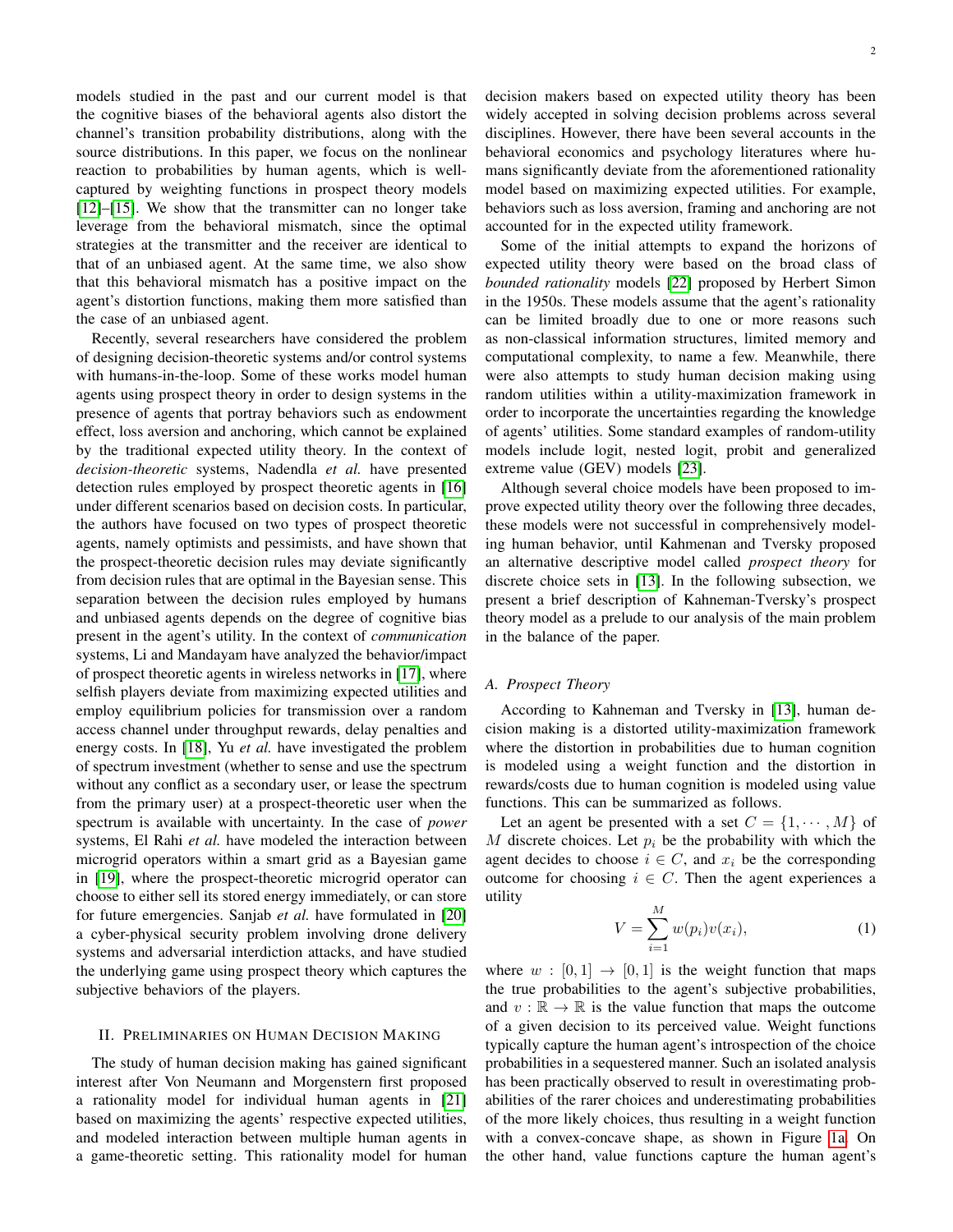

Fig. 1: Typical Weight and Value Functions in Prospect Theory Models

<span id="page-2-0"></span>valuation of a given outcome based on its psychological introspection of gains and losses about a set reference point. This is typically observed to be an S-shaped function as shown in Figure [1b,](#page-2-1) with a steeper slope on the losses to capture the behavior of loss-aversion. For details regarding the estimation of weight and value functions, the reader may refer to the relevant nonlinear regression methods in [\[24\]](#page-5-22), [\[25\]](#page-5-23).

# *B. Prospect Theory for Continuous Decision Spaces*

The downside of prospect theory model as proposed by Kahmenan and Tversky in [\[13\]](#page-5-21), is that it entails discrete strategy spaces. Furthermore, very few efforts have been successful in extending these models to continuous spaces until about 10 years ago, when Rieger and Wang investigated the convergence of discretized models in continuous spaces in [\[15\]](#page-5-12) within the context of prospect theory. In this subsection, we provide an overview of the main results in [\[15\]](#page-5-12), which we will use in this paper to model human decision making.

While Rieger and Wang analyzed the convergence of discretized models in continuous spaces, they had found that Schneider-Lopes' model (similar to the one proposed by Kahneman and Tversky in [\[13\]](#page-5-21)) does not converge. For details, the reader may refer to Theorem 2 in [\[15\]](#page-5-12). Interestingly, the normalized prospect-theoretic utility, as proposed by Karmarkar in [\[12\]](#page-5-11), converges to a tractable form. Therefore, in this paper, we use the model proposed by Rieger and Wang in [\[15\]](#page-5-12), which can be formally stated as follows:

Theorem 1 (Adapted from Theorems 1 and 3 in [\[15\]](#page-5-12)). *Let* p *be a probability distribution on* R *with exponential decay at infinity, and let*  $p_n$  *be defined for all*  $n \in \mathbb{N}$  *as* 

$$
p_n = \sum_{z \in \mathbb{Z}} p_{z,n} \delta_{z/n},\tag{2}
$$

<span id="page-2-1"></span>*where*

$$
p_{z,n} \triangleq \int_{\frac{z}{n}}^{\frac{z+1}{n}} dp \tag{3}
$$

*and*  $\mathbb Z$  *is the set of integers. Then, if the value function*  $v \in \mathbb Z$  $\mathcal{C}^1(\mathbb{R})$  has at most polynomial growth, and if there exists some  $\alpha \in (0,1)$  *and some finite number*  $k > 0$  *such that* 

<span id="page-2-2"></span>
$$
\lim_{\epsilon \to 0} \frac{w(\epsilon)}{\epsilon^{\alpha}} = k,\tag{4}
$$

*then, the prospect theory utility (proposed by Karmarkar in [\[12\]](#page-5-11))*

$$
PT(p_n) = \frac{\sum_{z} w(p_{z,n})v(z/n)}{\sum_{z} w(p_{z,n})}
$$
(5)

*exists for all*  $n \in \mathbb{N}$  *and converges to* 

$$
\frac{\int p(x)^{\alpha}v(x)dx}{\int p(x)^{\alpha}dx}
$$
\n(6)

*as*  $n \to \infty$ *.* 

*Since*  $p_n$  *converges to*  $p$  *in the weak \* topology, one can extend PT to p by continuity and set* 

<span id="page-2-3"></span>
$$
PT(p) \triangleq \frac{\int p(x)^{\alpha} v(x) dx}{\int p(x)^{\alpha} dx}.
$$
 (7)

In this model, note that the parameter  $\alpha$  captures the degree at which an agent overvalues low probability events. This is pointed out in Equation [\(4\)](#page-2-2), where the parameter  $\alpha$  is defined as a polynomial exponent that approximates the weight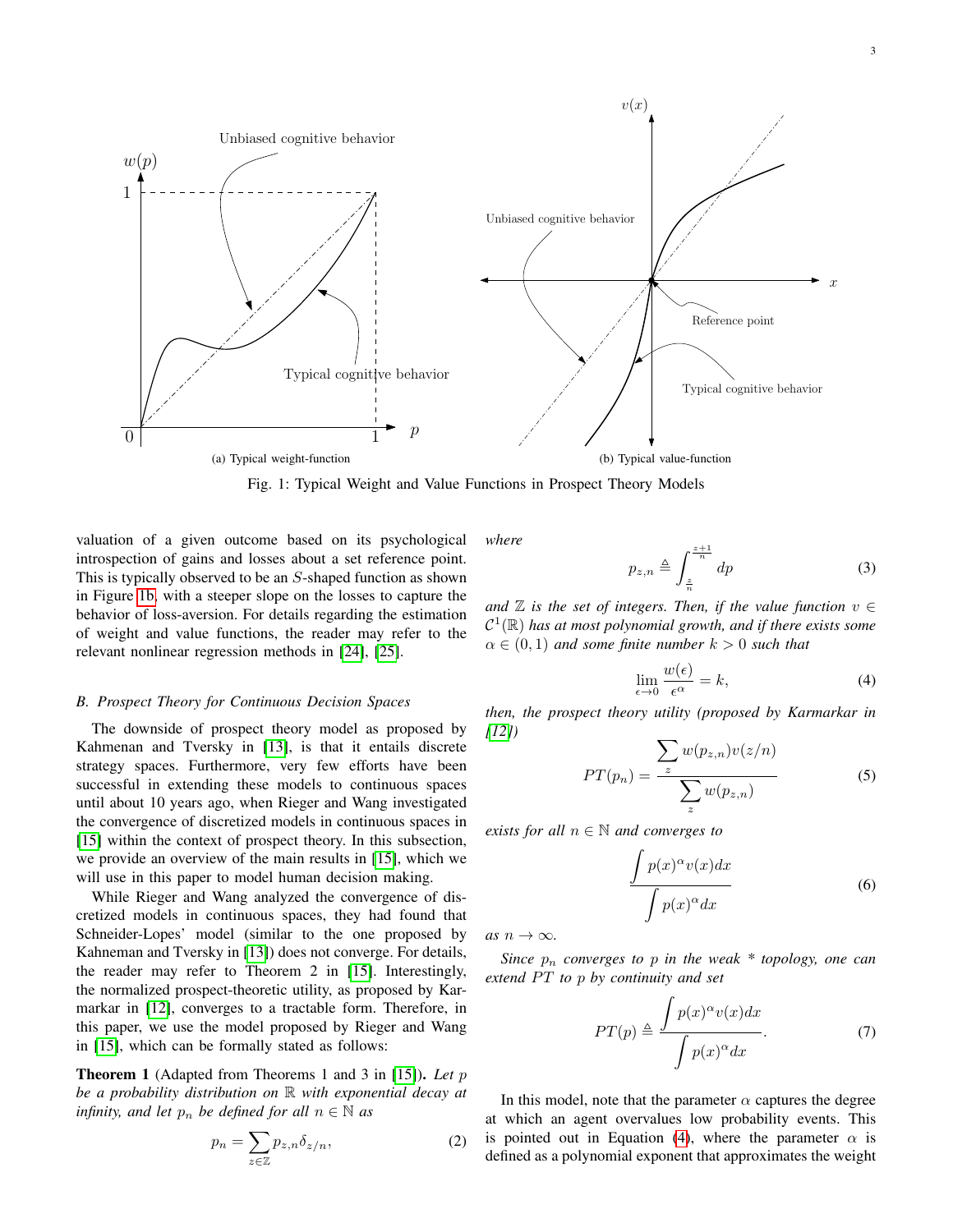<span id="page-3-0"></span>

Fig. 2: Strategic Communication over a Gaussian Test Channel

function effectively for very low (atomic) probability events. Other characteristics of the weight function are irrelevant in this model.

Given that the model presented in Theorem [1](#page-2-3) is derived out of a well-motivated discrete choice model and has a desired form, it motivates us to consider the Rieger-Wang model presented in Theorem [1](#page-2-3) in characterizing human behavior in decision theoretic frameworks.

#### III. PROBLEM SETUP

Consider a transmitter-receiver pair, namely Alice and Bob respectively, as shown in Figure [2.](#page-3-0) Alice encodes the source signal  $S \sim \mathcal{N}(0, \sigma_S^2)$  and transmits the encoded signal  $U = g(S)$  to Bob over a Gaussian test channel such that her *behavioral distortion*

<span id="page-3-2"></span>
$$
D_T(g, h) = \frac{\iint \left[ p(S = s, R = r) \right]^{\alpha_T} v_T[S = s, \hat{S} = h(r)] ds dr}{\iint \left[ p(S = s, R = r) \right]^{\alpha_T} ds dr}
$$
\n(8)

is minimized. Furthermore, Alice is power-constrained, i.e.,  $\mathbb{E}(U^2) \leq P$ . Having received a signal  $R = U + N$ , where  $N \sim \mathcal{N}(0, \sigma_N^2)$ , Bob decodes the received signal into  $\hat{S} =$  $h(R)$  so as to minimize his behavioral distortion

<span id="page-3-3"></span>
$$
D_R(g, h) = \frac{\iint \left[ p(S = s, R = r) \right]^{\alpha_R} v_R[S = s, \hat{S} = h(r)] \, ds \, dr}{\iint \left[ p(S = s, R = r) \right]^{\alpha_R} \, ds \, dr},\tag{9}
$$

where the weighting exponents at the transmitter and the receiver are denoted by  $\alpha_T$  and  $\alpha_R$ , respectively. For the sake of notational convenience, we sometimes ignore the type-index k of the weighting parameter in  $\alpha_k$  where  $k \in \{T, R\}$ , and denote it as  $\alpha$  whenever our arguments hold true at both the transmitter and the receiver.

The situation above naturally defines a leader-follower game between Alice and Bob, with Alice acting as the leader. We are interested in computing a Stackelberg equilibrium for this game, i.e. a pair  $(g^*, h^*)$  such that

$$
h^*(g) \triangleq \underset{\underset{g \in \mathcal{G}}{h \in \mathcal{H}}}{\arg \min} D_R(g, h),
$$
  
\n
$$
g^* \triangleq \underset{\underset{g \in \mathcal{G}}{g \in \mathcal{G}}}{\arg \min} D_T(g, h^*(g)),
$$
\n(10)

where  $G = \{ g \in \mathcal{H} \mid \mathbb{E} [g(S)^2] \leq P \}$  is the set of all Borel measurable strategies that satisfy the transmitter's power constraint, and  $H$  is the set of all Borel measurable strategies.

As a first approach, we restrict ourselves to the space of linear policies at the transmitter, which are denoted using the parametric model

<span id="page-3-1"></span>
$$
g(S) = k_1 S + k_0,\t\t(11)
$$

where  $k_0 \in \mathbb{R}$  and  $k_1 \in \mathbb{R}$  are Alice's strategic parameters. Furthermore, we also assume that both Alice and Bob employ squared-error as their value functions, which are given by

$$
v_T(S, \hat{S}) = v_R(S, \hat{S}) = (\hat{S} - S)^2,
$$
 (12)

for all  $S \in \mathbb{R}$  and  $\hat{S} \in \mathbb{R}$ .

## IV. EQUILIBRIUM ANALYSIS

In this section, we analyze the *Stackelberg* equilibrium between Alice (leader) and Bob (follower) within the space of linear policies at the transmitter, as indicated in Equation [\(11\)](#page-3-1). Since Alice knows that Bob attempts to minimize  $D_R$ , she chooses an encoding strategy (i.e. find  $k_0$  and  $k_1$ ) that minimizes  $D_T$ , when Bob employs its best-response decoding rule  $h(R)$  that minimizes  $D_R$ .

Given that Alice employs a linear policy as shown in Equation [\(11\)](#page-3-1), we have  $U \sim \mathcal{N}(k_0, k_1^2 \sigma_S^2)$ . Bob collects a noisy measurement  $R$  of the encoded signal  $U$  over an AWGN channel, and therefore, we have  $R \sim \mathcal{N}(k_0, k_1^2 \sigma_S^2 + \sigma_N^2)$  and  $R|S \sim \mathcal{N}(k_1 S + k_0, \sigma_N^2).$ 

Therefore, we can compute the conditional probability

$$
p(S = s | R = r) = \frac{p(R = r | S = s)p(S = s)}{p(R = r)}
$$

$$
= \mathcal{N}\left(\frac{k_1 \sigma_S^2 (r - k_0)}{k_1^2 \sigma_S^2 + \sigma_N^2}, \frac{\sigma_S^2 \sigma_N^2}{k_1^2 \sigma_S^2 + \sigma_N^2}\right)
$$
(13)

Given the conditional distribution  $p(S = s | R = r)$ , we compute the denominator of the distortion functions at both Alice and Bob in Equations [\(8\)](#page-3-2) and [\(9\)](#page-3-3) respectively, as shown below.

<span id="page-3-4"></span>
$$
\iint \left[ p(S = s, R = r) \right]^\alpha ds dr
$$
  
\n
$$
= \int \left[ p(R = r) \right]^\alpha \left( \int \left[ p(S = s | R = r) \right]^\alpha ds \right) dr
$$
  
\n
$$
= \left( \frac{1}{\sqrt{\alpha}} \left\{ \frac{\sigma_S \sigma_N \sqrt{2\pi}}{\sqrt{k_1^2 \sigma_S^2 + \sigma_N^2}} \right\}^{1-\alpha} \right) \int \left[ p(R = r) \right]^\alpha dr
$$
  
\n
$$
= \left( \frac{1}{\sqrt{\alpha}} \left\{ \frac{\sigma_S \sigma_N \sqrt{2\pi}}{\sqrt{k_1^2 \sigma_S^2 + \sigma_N^2}} \right\}^{1-\alpha} \right) \cdot \left( \frac{1}{\sqrt{\alpha}} \left\{ \sqrt{2\pi \left( k_1^2 \sigma_S^2 + \sigma_N^2 \right)} \right\}^{1-\alpha} \right)
$$
  
\n
$$
= \frac{1}{\alpha} \left( 2\pi \sigma_S \sigma_N \right)^{1-\alpha} .
$$
  
\n(14)

Substituting Equations [\(14\)](#page-3-4) into the distortion functions in Equations [\(8\)](#page-3-2) and [\(9\)](#page-3-3), we have

<span id="page-3-5"></span>
$$
D_T(g, h) = \frac{\alpha_T \iint \left[ p(S = s, R = r) \right]^{\alpha_T} v_T[S = s, \hat{S} = h(r)] ds dr}{(2\pi\sigma_S\sigma_N)^{1-\alpha_T}}
$$
(15a)  

$$
D_R(g, h) = \frac{\alpha_R \iint \left[ p(S = s, R = r) \right]^{\alpha_R} v_R[S = s, \hat{S} = h(r)] ds dr}{(2\pi\sigma_S\sigma_N)^{1-\alpha_R}}
$$
(15b)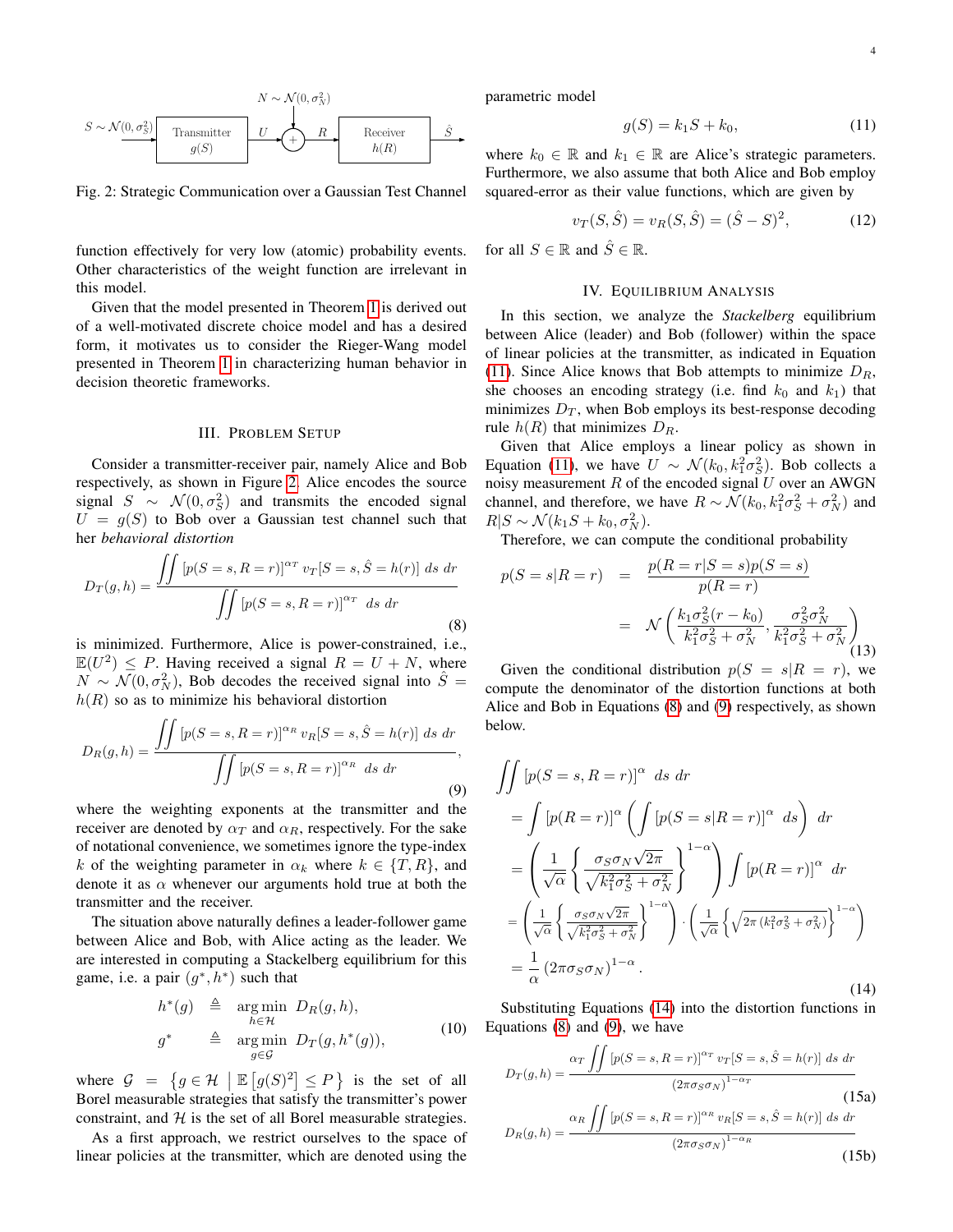Also, note that the term  $[p(S = s, R = r)]^{\alpha}$  inside the integral in the numerator of the distortion functions can be further simplified as follows.

$$
[p(S = s, R = r)]^{\alpha}
$$
  
\n
$$
= [p(S = s | R = r)]^{\alpha} [p(R = r)]^{\alpha}
$$
  
\n
$$
= \left[ \mathcal{N} \left( \frac{k_1 \sigma_S^2 (r - k_0)}{k_1^2 \sigma_S^2 + \sigma_N^2}, \frac{\sigma_S^2 \sigma_N^2}{k_1^2 \sigma_S^2 + \sigma_N^2} \right) \right]^{\alpha}.
$$
  
\n
$$
= \frac{1}{\alpha} \left[ 2\pi \sigma_S \sigma_N \right]^{1-\alpha} p_\alpha (S = s | R = r) p_\alpha (R = r),
$$
  
\n(16)

where

$$
p_{\alpha}(S=s|R=r) = \mathcal{N}\left(\frac{k_1\sigma_S^2(r-k_0)}{k_1^2\sigma_S^2 + \sigma_N^2}, \frac{\sigma_S^2\sigma_N^2}{\alpha\left(k_1^2\sigma_S^2 + \sigma_N^2\right)}\right),\tag{17a}
$$

and

$$
p_{\alpha}(R=r) = \mathcal{N}\left(k_0, \frac{k_1^2 \sigma_S^2 + \sigma_N^2}{\alpha}\right). \tag{17b}
$$

As a result, the distortions at Alice and Bob, given in Equation [15,](#page-3-5) can be simplified into the following.

$$
D_T(g, h) = \mathbb{E}_{\alpha_T} \left\{ v_T[S, \hat{S}] \right\}
$$
  
=  $\int p_{\alpha_T}(R = r) \int p_{\alpha_T}(S = s | R = r) v_T[S = s, \hat{S} = h(r)] ds dr$   
(18a)  

$$
D_R(g, h) = \mathbb{E}_{\alpha_R} \left\{ v_R[S, \hat{S}] \right\}
$$
  
=  $\int p_{\alpha_R}(R = r) \int p_{\alpha_R}(S = s | R = r) v_R[S = s, \hat{S} = h(r)] ds dr$   
(18b)

<span id="page-4-0"></span>Note that the distortions in Equation [18](#page-4-0) are similar in structure to the case of unbiased agents, as discussed in [\[8\]](#page-5-7). In such a case, if Bob's value function  $v_R(S, \hat{S}) = (S - \hat{S})^2$  is the squared error function, Bob's distortion has a very similar structure to that of MSE, averaged using the conditional distribution  $p_{\alpha_R}(S|R)$ . Consequently, the optimal decoding strategy at Bob is given by  $\hat{S} = \mathbb{E}_{\alpha_R}(S|R)$ , which is the mean of the conditional distribution  $p_{\alpha_R}(S|R)$ . In other words, we have

<span id="page-4-1"></span>
$$
\hat{S} = \frac{k_1 \sigma_S^2}{k_1^2 \sigma_S^2 + \sigma_N^2} \cdot R - \frac{k_0 k_1 \sigma_S^2}{k_1^2 \sigma_S^2 + \sigma_N^2}.
$$
 (19)

On expanding  $R$  in Equation [\(19\)](#page-4-1), we have

$$
\hat{S} = \frac{k_1 \sigma_S^2}{k_1^2 \sigma_S^2 + \sigma_N^2} (k_1 S + k_0 + N) - \frac{k_0 k_1 \sigma_S^2}{k_1^2 \sigma_S^2 + \sigma_N^2}
$$
\n
$$
= \frac{k_1 \sigma_S^2}{k_1^2 \sigma_S^2 + \sigma_N^2} (k_1 S + N).
$$
\n(20)

Note that Bob always nullifies the impact of  $k_0$ . As a result, Alice finds no incentive to invest any energy into  $k<sub>0</sub>$ . Therefore, without any loss in generality, we henceforth assume  $k_0 = 0$ .

Since Bob uses squared-error as its value function, its best response to Alice's linear policy, as stated in Equation [\(11\)](#page-3-1), is

given by Equation [\(19\)](#page-4-1). Consequently, the distortion at Alice due to the Bob's best response strategy is given by

$$
D_T(g, h) = \mathbb{E}_{\alpha_T} \left[ \left( S - \hat{S} \right)^2 \right],\tag{21}
$$

where  $\mathbb{E}_{\alpha_T}$  is an expectation over the distorted density function  $p_{\alpha_T}(R) \cdot p_{\alpha_T}(S|R)$  due to the presence of Alice's cognitive bias  $\alpha_T$ .

Note that Bob's best response strategy is given by  $\hat{S} =$  $\mathbb{E}(S|R)$ . Therefore, the distortions at both Alice and Bob can be expressed in terms of the variance of  $p_{\alpha_T}(s|r)$ , as shown below.

$$
D_T(k_1) = \mathbb{E}_{\alpha_T} \left[ (S - \mathbb{E}(S|R))^2 \right]
$$
  
= 
$$
\frac{1}{\alpha_T} \frac{\sigma_S^2 \sigma_N^2}{(k_1^2 \sigma_S^2 + \sigma_N^2)} = \frac{\alpha_R}{\alpha_T} D_R(k_1).
$$
 (22)

Notice that the distortions at both Alice and Bob are monotonically decreasing with respect to  $k_1$ . In other words, if Alice has a power constraint, Alice always chooses  $k_1 =$  $\sqrt{F}$  $\sigma_S^2$ in

order to minimize its distortion  $D_T$ .

We summarize these results in the following theorem.

Theorem 2. *In the standard Gaussian test channel with human agents modeled using prospect theory, the following linear strategies at Alice and Bob form a Stackelberg equilibrium pair.*

$$
U^* = \sqrt{\frac{P}{\sigma_S^2}} S \quad and \quad \hat{S}^* = \frac{\sigma_S \sqrt{P}}{P + \sigma_N^2} R. \tag{23}
$$

*Furthermore, the corresponding distortions at Alice and Bob in the prospect theoretic sense are respectively given by*

<span id="page-4-2"></span>
$$
D_T^* = \frac{1}{\alpha_T} \frac{\sigma_S^2 \sigma_N^2}{(P + \sigma_N^2)} \quad \text{and} \quad D_R^* = \frac{1}{\alpha_R} \frac{\sigma_S^2 \sigma_N^2}{(P + \sigma_N^2)}.
$$
 (24)

We study and discuss the implication of our results in Theorem [2](#page-4-2) in more detail, numerically in Section [V.](#page-4-3)

## V. RESULTS AND DISCUSSION

<span id="page-4-3"></span>The equilibrium strategies at both Alice and Bob stated in Theorem [2,](#page-4-2) are the same as that of an unbiased agent. However, the cognitive biases  $\alpha_T$  and  $\alpha_R$  have a scaling effect on the distortions at Alice and Bob respectively. Another important point to note is that Alice does not find any leverage in the behavioral mismatch in order to improve its own utility. Given that  $\alpha_T$  and  $\alpha_R$  lie within the interval [0, 1], we find that the behavioral distortions at both Alice and Bob increase as  $\alpha_T$  and  $\alpha_R$  reduce to zero. In other words, an agent (either Alice, or Bob) is less satisfied than a rational agent if it has a cognitive bias  $\alpha < 1$ .

This phenomenon can be better understood from Figure [3,](#page-5-24) where we plot the distortion function

<span id="page-4-4"></span>
$$
D = \frac{1}{\alpha} \frac{\sigma_S^2 \sigma_N^2}{(P + \sigma_N^2)},
$$
\n(25)

as a function of the total transmitter power P for  $\alpha$  =  $0.25, 0.5, 0.75, 1, \sigma_S^2 = 1$  and  $\sigma_N^2 = 1$ . This analysis holds true